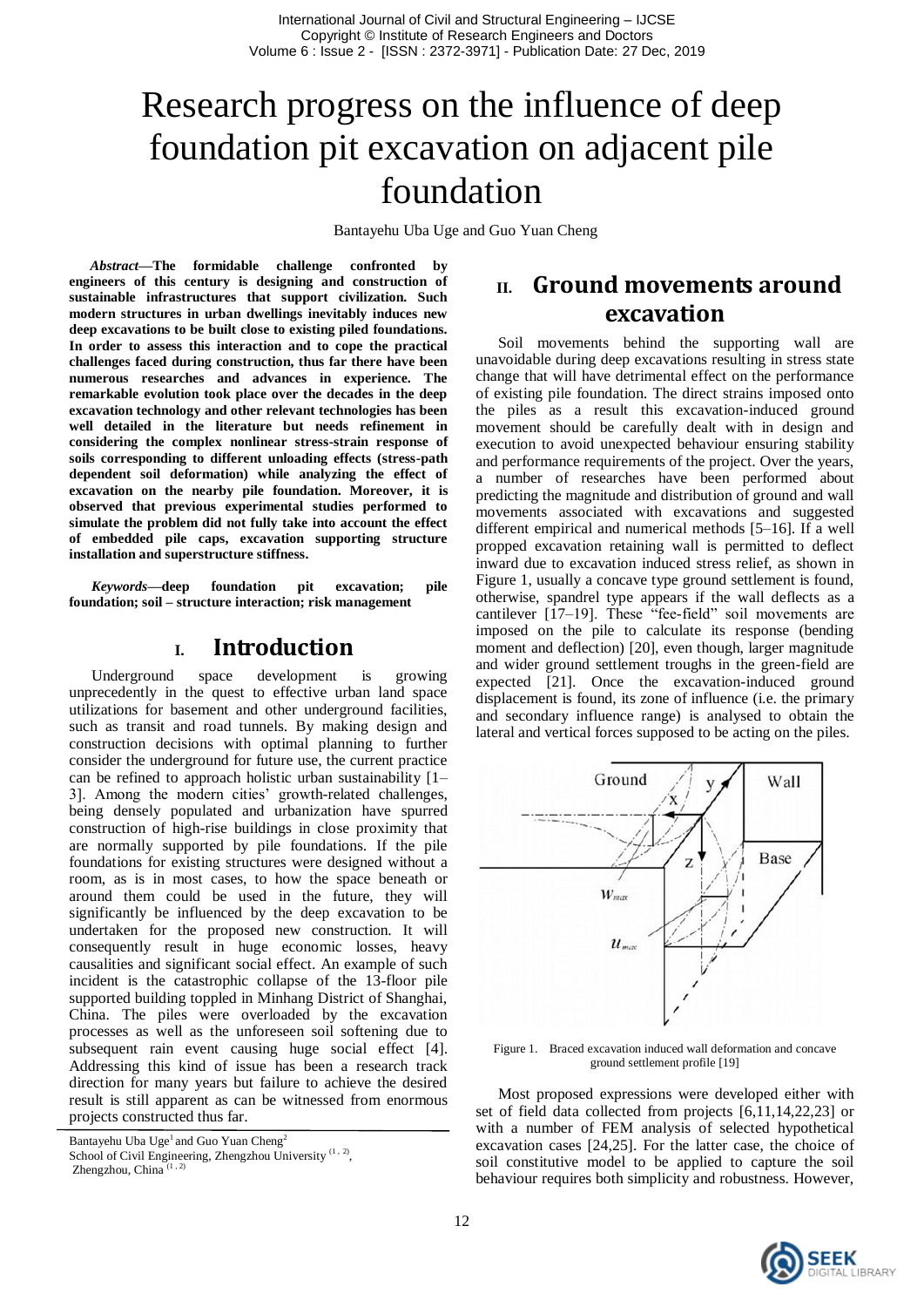due to the inherent variability coming from the complex nature of geomaterial and subsurface environment, none among the enormous advanced soil non-linear constitutive models has been seen to predict exactly the ground surface settlement that matches field measurement [26–30]. Mu and Huang [19] used on-site testing data to obtain parameters for the HSS model when developing the empirical method to predict 3D displacements of soil induced by braced excavation. It's still self-evident that further researching in this direction is significant.

# **III. Modelling and prediction approaches**

Avoiding the adverse effect of excessive ground movement on the adjacent piles starts from careful design and construction of the excavation. Deep excavation pit is a serviceability problem that should answer the questions: how can the excavation induced movements be kept within the allowable values? And if these permissible movements are surpassed, then what possible mitigation measures can be provided during and after construction to eliminate unsatisfactory performance? As the theories and technologies to address this are still behind perfection, design and analysis for a deep excavation is becoming more challenging. But it has so far been approached through the earth pressure method [the limit equilibrium and subgrade reaction method], the numerical method, and the robust geotechnical design [RGD] method [29,31–34]. The construction technology on the other hand is developing to accommodate time-space-effect with either bottom-up or top-down construction method [35–40]. For oversized excavation pits, it has been reported that zoned and staged construction successfully reduces time dependent pit deformations [41–43]. Thus, modelling and prediction approaches of the interaction between new deep excavation pits and adjacent piled supported structures comprises a complex soil-structure interaction problem, see Figure 2.



Figure 2. Typical interactions between soil and structural members  $IRW =$ excavation support structure;  $P = pile$ ;  $S = soil$ ;  $C = File cap$ )

When the excavation support is to be constructed in close proximity, the concern to accurately estimate the maximum excavation pit supporting wall movement and the surface settlement gets higher. Moreover, the ability to

properly model the excavation pit has a significant influence in capturing the actions involved in the analysis since the spatial variation in terms of geomaterial and loading effects the stress distribution behind the wall [7,44,45].

With proper instrumentation, the excavation-induced wall and ground movements can be monitored during construction but observations along the length of existing pile is practically difficult except measuring movement at the top of the pile cap. As a result, instead of full-scale field instrumentation of existing pile foundations prior to excavation, researchers tried to use plane strain FE analysis to assess pile deformations along with other monitored construction activities [46–48]. Assuming the soil behind the walls responds to an unloading process close to plane strain condition due to the relatively long wall in out of plane direction, excavations have generally been analyzed with 2D as plane strain problems. However, comparison between 2D – 3D analysis shows the 3D analysis reasonably matches with field data [49–51].

Knowing the initial stress state in the ground is altered because of excavation triggering ground movements and being able to reasonably predict them at a given location, then the adequacy of the pile capacity is estimated implementing a pile-soil interaction program to estimate the forces and moments brought onto the piles [52, 53]. It is found that pile distance from retaining wall, its head condition, formation level of the excavation, and the embedment depth of the wall highly influence the magnitude of the extra bending moment and lateral deflection of the pile [54]. In a group pile, the front piles decrease the adverse of effect of excavation-induced soil movement on those at the back [48, 55]. Some scholars used advantage of this perception to place a row of isolation piles behind the wall as a protective measure to control soil movements [56–58]. Since lateral loads on the piles vary during the soil displacement, the relative movement between the pile and the soil governs the reaction force mobilizing on the pile that depends on the relative stiffness of the pile to the soil.

While assessing the behaviour of a pile within a pile group under excavation induced soil movement, due consideration needs to be given to the pile-soil pile interaction as well as direct pile-pile interaction through the connecting pile cap or tie beam. Load-deformation characteristics of laterally loaded piles has been theoretically approached through the subgrade reaction method, the p-y method, the elastic continuum method, and the FE approach. The complexity associated with FE approach to capture soil nonlinearity, soil continuity, and pile-soil interfacial behaviour, the interaction factor according to boundary element method was developed and is still being researched [48,59–64]. Moreover, as a measure to eliminate differential settlement of piled rafts, dissimilar piles and cushion layers have been widely used as a composite foundation by many engineers even though the theory falls behind the practice, which is the special nature of geotechnical engineering [65– 68]. The research on the interaction behaviour of such foundation system under lateral loading, especially under passive loading induced by excavation is very sparse.

# **IV. Experimental studies**

As piles adjacent to excavations suffer from passive loading due to lateral movement of soils, considering

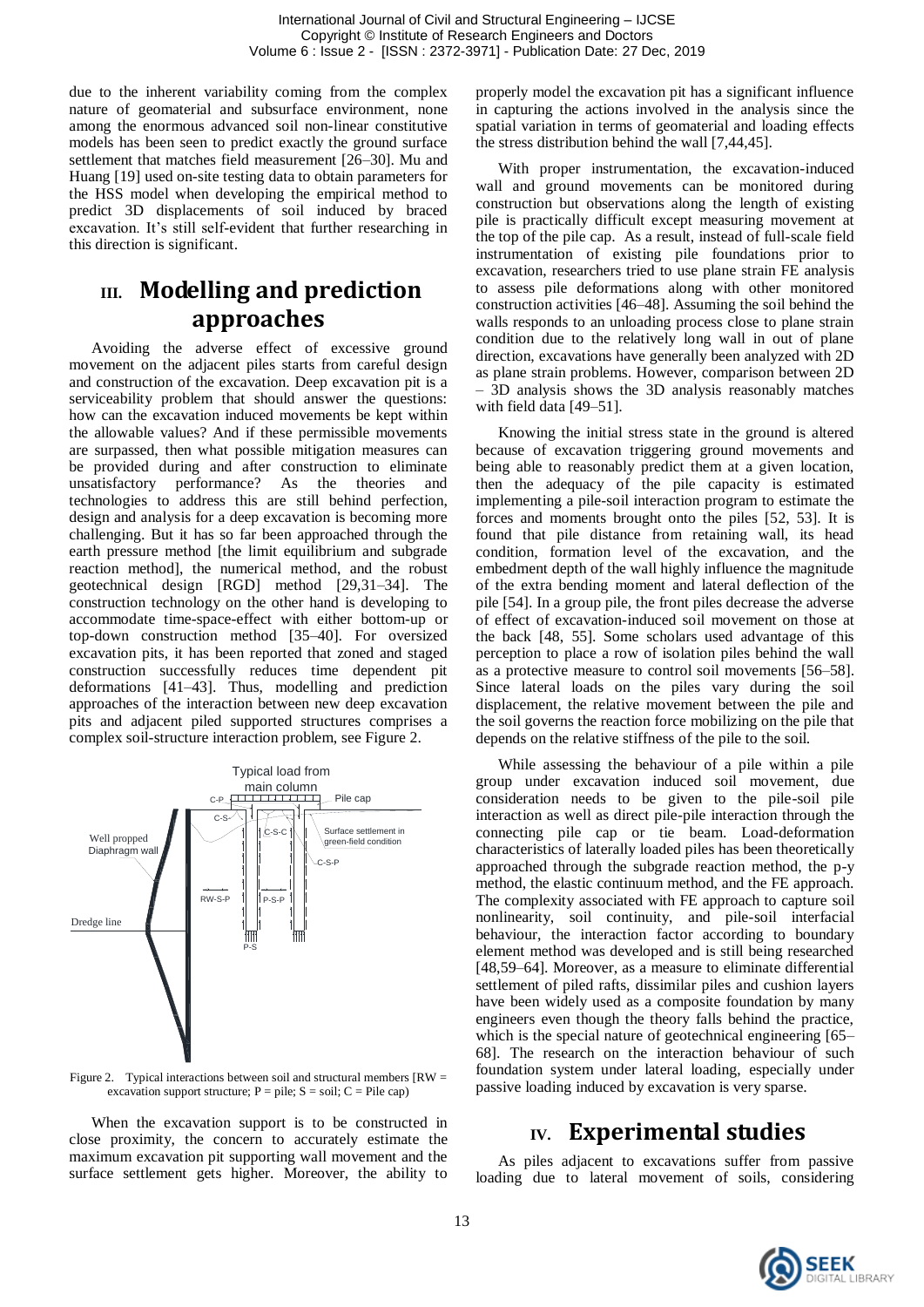experimental studies on passively loaded piles is of interest to assess the interaction between the moving soil and the pile shaft [69–71]. The effectiveness of the experimental results to be obtained from model tests depends on (1) the model soil preparation, (2) model pile selection, (3) the ability to simulate excavation process, and (4) capability to reflect actual loading scenario with appropriate loading method. Centrifuge test is the common experimental method used in high scale laboratory testing of interaction between new foundation pit excavation and adjacent existing pile foundations.

Many more previous laboratory model tests on the response of piles to lateral soil movements has recently be detailed in the state-of-the-art review reported by Li and Zhao [72]. They have discussed that many researchers chose model piles made of aluminium ally and simulation of excavation process in centrifuge test is performed with (1) stop and start method, (2) removing heavy liquid [or gas] method, or (3) auto-excavation device method depending on the research objective. In excavations and tunnelling model testing, loading can be applied with different methods such as Jack loading method, dead load method, air (water) bag loading method, motor loading method or air cylinder loading method. In most of the current studies made with model tests, little attention is paid to the influence of embedded pile caps as previously foundations with elevated pile caps were researched and the stiffness of the superstructure has not been given much attention.

Furthermore, excavation-induced pile settlement and variation of pile shaft resistance has been investigated by Ng et al. [73] using centrifuge simulation. Al-abboodi and Sabbagh [69] investigated the influence of progressively moving soil on the lateral behaviour of piled raft using large scale shear box. Al-Salih et al., and Toma Sabbagh et al. [74,75] studied the response of batter pile groups under lateral soil movement using a specially designed laboratory model testing box. Lianxiang et al. [66] used centrifuge test to experimentally investigate excavation behaviour adjacent to existing composite pile foundation. Wang and Yang [67] used a steel framed model box and silty clay as a model soil with a model piles made up of cement and medium sand to investigate the effect of cantilever soldier pile foundation excavation closing to an existing composite foundation. More recently, Ambooken et al. [76] has conducted a model test to investigate a combined effect of ground movement due to excavation and tunnelling on pile.

Cheng et al. [77] carried out a model test to investigate the progressive collapse due to sudden failure of certain retaining piles. Considering a construction activity may induce an abrupt or progressive failure (Puzrin et al. [78]) possibility of the retaining wall itself, which will change the soil movement pattern, Shukla [79] used a wooden shutter in his model test to simulate an abrupt collapse of a retaining wall so that the response of single model piles or pile groups could be determined. As this study was made by varying embedment ratio by changing pile length, various parametric studies including settlement of the pile groups and the effect of dissimilarity among the piles can further be studied.

Although excavation unloading results in an in-situ soil stress changes, investigations on the soil stresses surrounding the pile using field tests are comparatively uncommon due to practical inability to instrument existing piles. However, Finno et al. [46] tried to observe movements

of the pile caps towards the excavation in order to analyse the existing foundation condition. Besides that, to carry out full scale study, Goh et al. [47] installed an in-pile inclinometer to investigate pile behaviour during nearby excavation process. Ong et al. [80] monitored cast-in-place concrete piles by in-soil and in-pile inclinometers to evaluate pile group responses under lateral soil movement. Recently, Li et al. [81] conducted an actual full-scale preand post- excavation Cone Penetration Tests (CPTs) close to the test piles installed prior to the excavation to assess the piles' responses and proposed a prediction method based on p-y curves from CPT data. Similar study has been reported by Li et al. [82,83] on the soil stress variation and lateral pile response but further research can be done for comprehensive understanding in large-scale.

On the scaled model test by Guo and Ghee [84] on the behaviour of axially loaded piles under lateral ground movement showed the axial load on the pile cap decreases the induced bending moment, pile lateral deformation and soil reaction.

## **V. Case studies**

Improvement in the current design and construction method is a result of the lessons gained from the past construction experiences that are practically proved to be effective and/or publicised cases of failures necessitating areas of enhancement for use in the current practice as well as future projects. Moreover, performance predictions made using FE analysis are usually compared with observed performances taking a specified project – case study. Despite disinclination of peoples to document failure reasons, continuous record of experiences about risks and responses, and storing it in databases and/or repositories refines the current practice with a learning-based approach to reuse previously gained risk-related knowledge. Chang - Yu [85] states no matter successful or not the case history of nearby excavation, it helps the design and the choice of the convenient construction method. Lessons learnt from earlier stages of the same project [86] and previous experiences from other projects [87] can be reutilized to support risk management decisions.

Boscardin and Cording [88] presented case studies of building performance near excavations. (Hung and Phienwej [89] considered more than 50 projects of deep excavations in Vietnam. Tan et al. [90] compared well-documented field data from four bottom-up excavations in Shanghai having similar pit geometry and supporting system but varying procedure for soil removal. Zeng et al. [91] reported the performance of adjacent foundation pits concurrently excavated in Shanghai soft clay. Chen et al. [92] have reported collapse of excavation in very sensitive organic soft clay. Lu and Tan [93] mentioned how it is still tough to accurately predict excavation performance in advance based on excavation failure cases in different Chinese cities. They have also shown that 65% excavation projects in China experienced different kind of problems resulting failure modes among the 15 categories they mentioned. Dalgic et al. [94] carried out a review on the limiting tensile strain method which is still used for damage classification in assessing building response to excavations. Cases have also been reported about the effect of excavation dewatering on the performance of the excavation [95–97] as it might bring

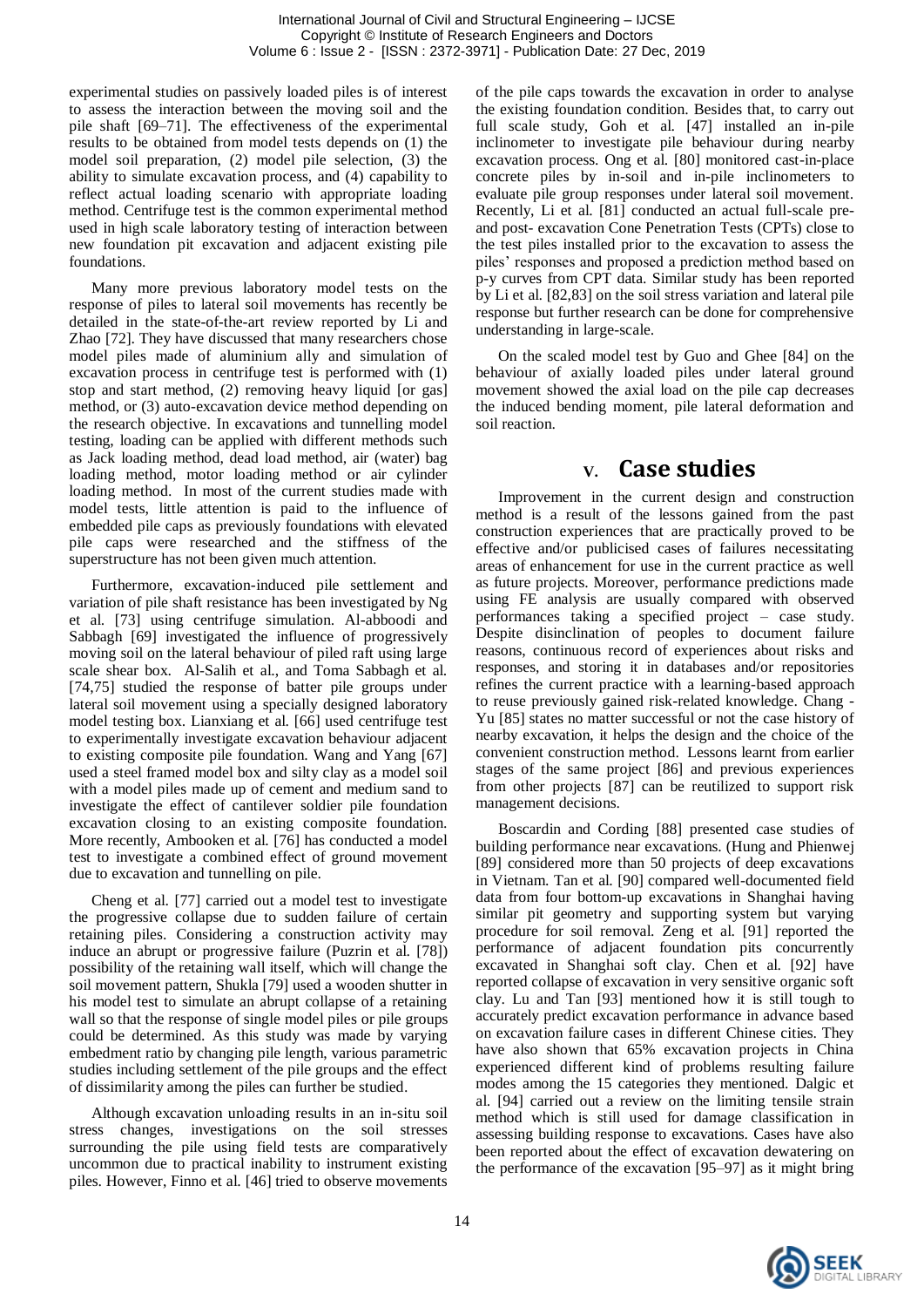collapse like the failure of Germany's Cologne deep excavation for metro station [98].

Hosny and Mohamed [99] has reported a case history of diaphragm wall pit excavations adjacent to piled deep foundation extending deeper than the depth of excavation resulting a total pile settlement of 0.12% of the excavation depth. Korff [100] showed piled foundations near deep excavations suffer from serious settlements due to negative skin friction resulting from groundwater table lowering based on a reported case histories from Hong Kong [excavation for mass transit railway situated around timber pilled Courts of Justice building, Mandarin hotel and Prince's Building founded on driven piles], Singapore ( multi-propped excavation near a 12 story building with H-Piles), and Rotterdam (excavation near the 11 story pile founded "Witte Huis" building). Extending the same, Korff [101] found that 60% of failures in 50 underground deep excavation projects analysed in the Netherlands happened due to not applying existing knowledge that shows regular learning is not entirely taking place from project to project. Significant failures are believed to be happened because of flaws in accessing and utilizing existing information and knowledge instead of a consequence of unexpected events [87,102,103].

Kok et al. [104] reported a case of pile failure due to excavation induced bending moment in Malaysia. Thorley and Forth, [105] reported actual settlement of piled foundation adjacent to diaphragm walling in Hong Kong and revealed the substantial contribution of pre-excavation construction activities such as ground treatment, drilling, and preboring for wall panels. Rahardjo [106] found higher calculated movements than the measured in most excavations in soft soils of Jakarta by installing in-pile inclinometers during pile casting to measure the soldier pile's behaviour, and also reported failure of pile resulting tilting of the office and hotel building with excessive pile movement (about 1.0m) which only 20cm would have been sufficient to achieve its ultimate moment capacity when analysed by software.

Pile top movement has been showed to have significant influence on the pile [20,107]. To assure pile capacity in the influence zone of the excavation and assess the allowable tilt arising from pile head movements and rotations in high rise buildings, Fok et al. [52] suggested a refined dusk-study to incorporate the structural condition (whether it can sustain or not potential effects of adjoining excavation in its current condition, like the condition survey in [17]). From the cases, thus, further need apparently exists to incorporating the effect of pre-excavation activities, accounting for the green filed displacement modification due to the presence of pile, and considering the past proven tracks or failed cases to learn and stablish risk prevention strategy using knowledge outside of the project. As part of risk management, the stringent performance requirement is bringing a high level and detailedness of monitoring scheme in each and every foundation pit project so that, in the near future, it will be possible to obtain a worldwide refined database for the effect of excavations on adjacent piled structures.

# **VI. Control measures for undesirable conditions.**

Prior detailed design which is able to incorporate possible mitigation methods for undesirable conditions popping out during construction and proper selection of excavation technique shall be compatible with the full range of anticipated uncertainties. Engineering experience and judgment plays an important role in dealing with uncertainties in design and/or making further construction monitoring based decisions [108–110]. Many researchers have forwarded their control measure strategies to improve the level of sound engineering judgment through observation of actual performance and updating initial design assumption as the construction progresses [14,111,112]. Calvello, [113] proposed a time-dependent iterative model calibration [inverse modelling] called "observational modelling" to control excavation induced soil displacements. Such activities to deal with uncertainties may require to go beyond the code requirement [114,115]. This needs to be supported by continuous monitoring [116–119]. Though probabilistic considerations have been emerged in application [120–122], handling all uncertainties involved to achieve structural system reliability remains to be one of the important research directions.

Basically, to preserve buildings from the effect of adjacent deep excavations, protective measures can be made through plans before-excavation, monitoring based actions during excavation or compensation and fracture grouting after damage (caused by design mistakes or construction flaws) happened [85]. The effectiveness of these approaches depends on the resulting excavation-induced ground movement, the proximity to the excavation and sensitivity of the adjacent structure [123]. As the study about the complex mechanism of settlement-induced damage is on progress and intricacies involved with never ending challenges and excitement, monitoring of performance during excavation still continues to be a concern among scholars.

Zoned and staged construction to consider time-space effect (TSE) in retaining wall deformation control [35,43], implementing observational method [14,113,114,124], use of isolation piles, micro piles or jet-grouting columns interposed between the piled foundation and the excavation [56–58,125], reducing the unsupported length and increasing the stiffness of the retaining wall-strut system during excavation, underpinning, embedded barriers such as compaction and compensation grouting [85,126] are the most common methods being applied to prevent excavationinduced settlements.

It is well known that, as a beacon modern solution is given when successful collaboration is met among the risk owners and action parties involved from the design to construction stages, the geotechnical engineer ideally makes sure that the team is aware of geotechnical risks and opportunities involved [127–129].

# **VII. Conclusion**

Deep foundation pit excavation has attracted broad attention due to its inherent complexity and the associated high risk. To understand the response of existing piled

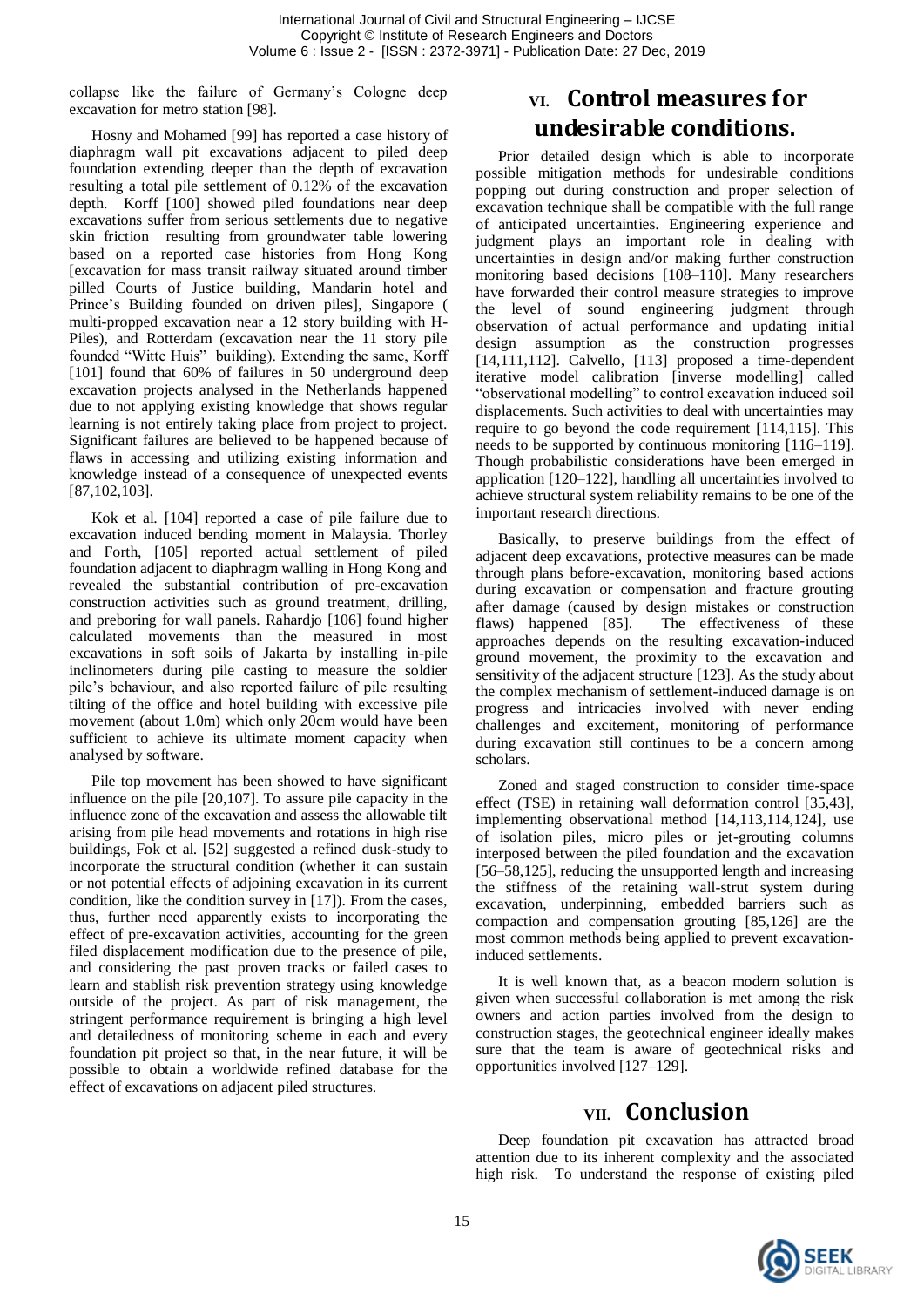founded structure to the new deep excavation induced stress releases and ground movements, enormous researches have thus far been done and forwarded most promising findings focusing on the inevitable ground movements as well as modern design approaches, construction technologies and risk management process to improve the performance of the excavation. Based on the review made, for refining the current theoretical and practical experiences, further inclination towards the following are recommended:

- As the deformation of soils under excavation is stress path dependent and affects the soil stresses around the pile due to unloading, its impact on the lateral pile response necessitates to consider the state of a stress corresponding to different unloading effects. Thus, the current assumption that the horizontal stress does not change during excavation needs further investigation.
- The complexity involved with the nonlinear stressstrain response of soils subjected to different stress path needs to be further understood.
- The future improvement in the model test result is expected to incorporate the effect of embedded pile caps, i.e. the complex interaction of pile-soil-cap, foundation pit excavation supporting structure installation, and superstructure stiffness which are among the factors ignored in the current practice of simulating excavation process in laboratories.

### *Acknowledgment*

The authors gratefully acknowledge the support of Zhengzhou University's Presidential Scholarship Program for sponsoring the research area "Foundation Treatment and Foundation Pit Support Engineering".

### *References*

- [1] Hunt DVL, Makana LO, Jefferson I, Rogers CDF. Liveable cities and urban underground space. Tunnelling and Underground Space Technology. 2016;55:8–20.
- National Research Council. Underground Engineering for Sustainable Urban Development. Washington, D.C.: National Academies Press; 2013.
- [3] Yun B. Underground Construction. In: Underground Engineering. Elsevier; 2019. p. 117–204.
- [4] Chai J, Shen S, Ding W, Zhu H, Carter J. Numerical investigation of the failure of a building in Shanghai, China. Computers and Geotechnics. 2014;55:482–93.
- [5] Bowles JE. Foundation analysis and design. 5. ed., internat. ed. New York: McGraw-Hill; 1996. 1175 p.
- [6] Clough G, O'Rourke T. Construction induced movements of insitu walls. Design and performance of Earth Retaining Structures. ASCE Geotechnical Special Publication. 1990;25:439–70.
- [7] Feng S, Wu Y, Li J, Li P, Zhang Z, Wang D. The Analysis of Spatial Effect of Deep Foundation Pit in Soft Soil Areas. Procedia Earth and Planetary Science. 2012;5:309–13.
- [8] Finno RJ, Blackburn JT, Roboski JF. Three-Dimensional Effects for Supported Excavations in Clay. Journal of Geotechnical and Geoenvironmental Engineering. 2007 Jan;133[1]:30–6.
- Hashash YMA, Whittle AJ. Ground Movement Prediction for Deep Excavations in Soft Clay. Journal of Geotechnical Engineering. 1996 Jun;122[6]:474–86.
- [10] Jurec<sup>x</sup>ic N, Zdravkovic L, Jovic<sup>x</sup>ic<sup>'</sup> V. Predicting ground movements in London Clay. Geotechnical Engineering. 2013;166[GE5]:466–82.
- [11] Long M. Database for Retaining Wall and Ground Movements due to Deep Excavations. Journal of Geotechnical and Geoenvironmental Engineering. 2001 Mar;127[3]:203–24.
- [12] Ou C-Y, Hsieh P-G, Chiou D-C. Characteristics of ground surface settlement during excavation. Canadian Geotechnical Journal. 1993;30:758–67.
- [13] Ou C-Y, Hsieh P-G. A simplified method for predicting ground settlement profiles induced by excavation in soft clay. Computers and Geotechnics. 2011 Dec;38[8]:987–97.
- [14] Peck RB. Advantages and limitations of the observational method in applied soil mechanics. Géotechnique. 1969;19[2]:171–87.
- [15] Roboski J, Finno RJ. Distributions of ground movements parallel to deep excavations in clay. Canadian Geotechnical Journal. 2006 Jan;43[1]:43–58.
- [16] Wang ZW, Ng CW, Liu GB. Characteristics of wall deflections and ground surface settlements in Shanghai. Canadian Geotechnical Journal. 2005 Oct;42[5]:1243–54.
- [17] Aye ZZ, Karki D, Schulz C. Ground Movement Prediction and Building Damage Risk- Assessment for the Deep Excavations and Tunneling Works in Bangkok Subsoil. In: International Symposium on Underground Excavation and Tunnelling. Thailand; 2006. p. 281– 97.
- [18] Hsieh P-G, Ou C-Y. Shape of ground surface settlement profiles caused by excavation. Canadian Geotechnical Journal. 1998;35:1004– 17.
- [19] Mu L, Huang M. Small strain based method for predicting threedimensional soil displacements induced by braced excavation. Tunnelling and Underground Space Technology. 2016 Feb;52:12–22.
- [20] Poulos HG. Ground Movements A Hidden Source of Loading on Deep Foundations. DFI Journal - The Journal of the Deep Foundations Institute. 2007 Nov;1[1]:37–53.
- [21] Hong Y, Wang L. Deformation and Failure Mechanism of Excavation in Clay Subjected to Hydraulic Uplift. Berlin, Heidelberg: Springer Berlin Heidelberg; 2016. [Advanced Topics in Science and Technology in China].
- [22] Goldberg DT, Jaworski WE, Gordon MD. Lateral Support Systems and Underpinning. Washington. D.C: Federal Highway Administration; 1976 Apr. [Volume I. Design and Construction]. Report No.: FHWA-DR-75-128.
- [23] Moormann C. Analysis of wall and ground movements due to deep excavations in soft soil based on a new worldwide database. Soils and foundations. 2004;44[1]:87–98.
- [24] Kung GT, Juang CH, Hsiao EC, Hashash YM, Simplified Model for Wall Deflection and Ground-Surface Settlement Caused by Braced Excavation in Clays. Journal of Geotechnical and Geoenvironmental Engineering. 2007 Jun;133[6]:731–47.
- [25] Wang JH, Xu ZH, Wang WD. Wall and Ground Movements due to Deep Excavations in Shanghai Soft Soils. Journal of Geotechnical and Geoenvironmental Engineering. 2010 Jul;136[7]:985–94.
- [26] Brinkgreve RBJ, Bakker KJ, Bonnier PG. The relevance of smallstrain soil stiffness in numerical simulation of excavation and tunnelling projects. In: Schweiger H, editor. Numerical Methods in Geotechnical Engineering: Sixth European Conference on Numerical Methods in Geotechnical Engineering. Graz, Austria: Taylor & Francis; 2006.
- [27] Corral G, Whittle AJ. Re-Analysis of Deep Excavation Collapse Using a Generalized Effective Stress Soil Model. In: Earth Retention Conference 3. Bellevue, Washington, United States: American Society of Civil Engineers; 2010. p. 720–31.
- [28] Johansson E, Sandeman E. Modelling of a Deep Excavation: A Comparison of Different Calculation Methods to In-Situ Measurements [MSc]. [Sweden]: Chalmers University of Technology; 2014.
- [29] Lim A, Ou C-Y. Stress paths in deep excavations under undrained conditions and its influence on deformation analysis. Tunnelling and Underground Space Technology. 2017 Mar;63:118–32.
- [30] Yong CC. Deformation Analysis of Deep Excavation in clay [PhD]. [Australia]: Griffith University; 2016.
- [31] Juang CH, Wang L, Hsieh H-S, Atamturktur S. Robust geotechnical design of braced excavations in clays. Structural Safety. 2014 Jul;49:37–44.
- [32] Marr WA, Hawkes M. Displacement-Based Design for Deep Excavations. In: Earth Retention Conference 3. Bellevue,

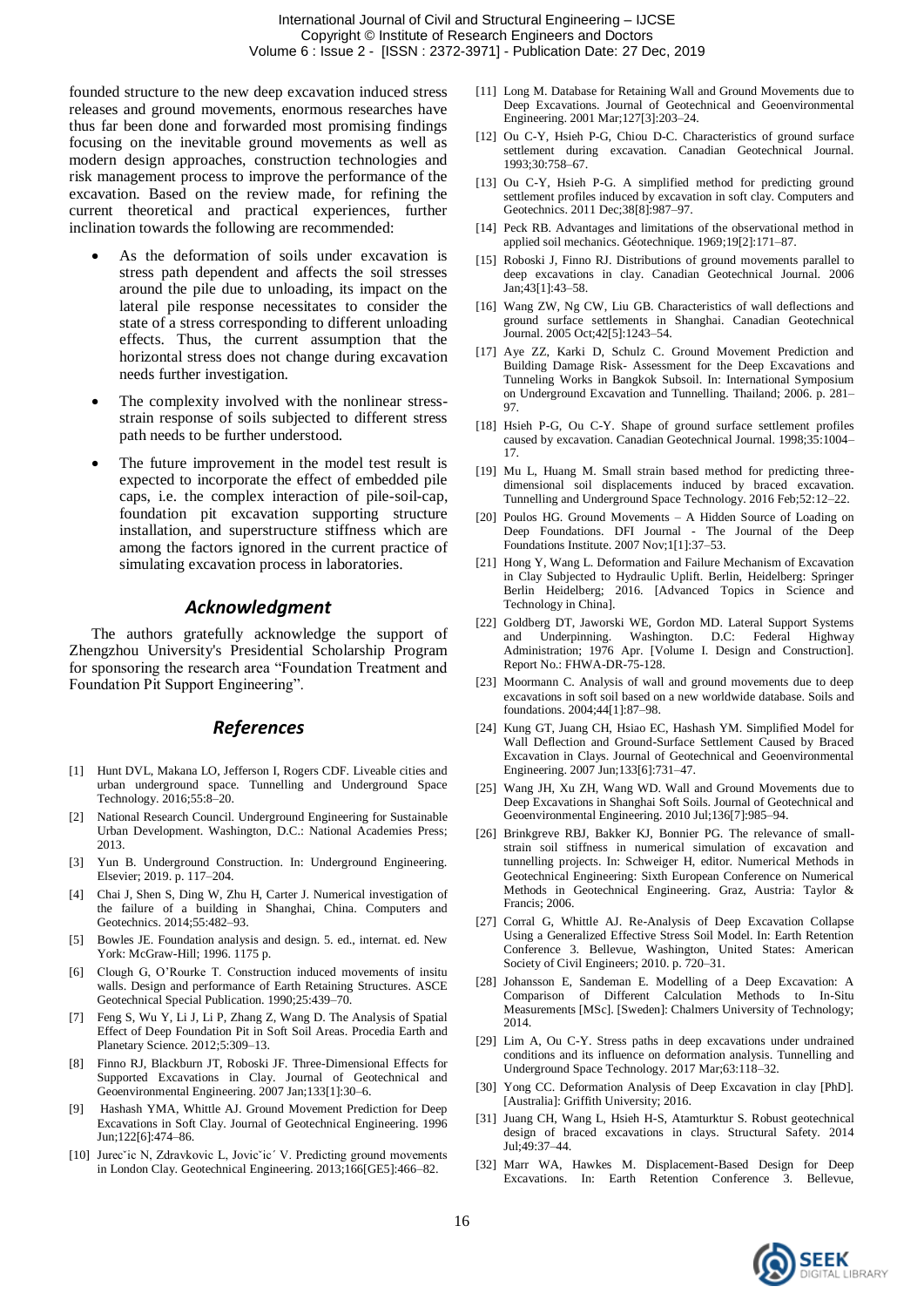Washington, United States: American Society of Civil Engineers; 2010. p. 82–100.

- [33] Obrzud RF, Hartmann S, Podleś K. Selected aspects of designing deep excavations. Studia Geotechnica et Mechanica. 2016 Sep 1;38[3]:49–66.
- [34] Wang L, Juang CH, Atamturktur S, Gong W, Khoshnevisan S, Hsieh H-S. Optimization of Design of Supported Excavations in Multi-Layer Strata. Journal of GeoEngineering. 2014 Apr;9[1]:1–10.
- [35] Chen H, Li J, Li L. Performance of a Zoned Excavation by Bottom-Up Technique in Shanghai Soft Soils. Journal of Geotechnical and Geoenvironmental Engineering. 2018 Nov;144[11]:05018003.
- [36] Ding L, Xu J. A review of metro construction in China: Organization, market, cost, safety and schedule. Frontiers of Engineering Management. 2017;4[1]:4.
- [37] Li M-G, Chen J-J, Xu A-J, Xia X-H, Wang J-H. Case Study of Innovative Top-Down Construction Method with Channel-Type Excavation. Journal of Construction Engineering and Management. 2014 May;140[5]:05014003.
- [38] Rotisciani GM, Miliziano S, Sacconi S. Design, construction, and monitoring of a building with deep basements in Rome. Canadian Geotechnical Journal. 2016 Feb;53[2]:210–24.
- [39] Wang JH, Xu ZH, Di GE, Wang WD. Performance of a Deep Excavation Constructed Using the United Method: Bottom-Up Method in the Main Building Part and Top-Down Method in the Annex Building Part. In: Underground Construction and Ground Movement. Shanghai, China: American Society of Civil Engineers; 2006. p. 385–92.
- [40] Yang J, Chen J, Xie Z, Gu Y, Zhang H. Study on the Control of Surrounding Environment Deformation by the Pit-Divided Method. In: Tunneling and Underground Construction [Internet]. Shanghai, China: American Society of Civil Engineers; 2014 [cited 2019 Apr 27]. p. 363–75. Available from: http://ascelibrary.org/doi/10.1061/9780784413449.036
- [41] Li M-G, Zhang Z-J, Chen J-J, Wang J-H, Xu A-J. Zoned and staged construction of an underground complex in Shanghai soft clay. Tunnelling and Underground Space Technology. 2017 Aug;67:187– 200.
- [42] Tan Y, Li X, Kang Z, Liu J, Zhu Y. Zoned Excavation of an Oversized Pit Close to an Existing Metro Line in Stiff Clay: Case Study. Journal of Performance of Constructed Facilities. 2015 Dec;29[6]:04014158.
- [43] Zhang Z-J, Li M-G, Chen J-J, Wang J-H, Zeng F-Y. Innovative Construction Method for Oversized Excavations with Bipartition Walls. Journal of Construction Engineering and Management. 2017 Aug;143[8]:04017056.
- [44] Akçakal Ö, Turan D, Berkay K, Taskin T. 3D Modelling in Deep Excavations – Case Studies. Advances in Soil Mechanics and Geotechnical Engineering. 2014;259–264.
- [45] Lee F-H, Yong K-Y, Ouan KCN, Chee K-T, Effect of Corners in Strutted Excavations: Field Monitoring and Case Histories. Journal of Geotechnical and Geoenvironmental Engineering. 1998 Geotechnical and Geoenvironmental Engineering. 1998 Apr;124[4]:339–49.
- [46] Finno RJ, Allawh NF, Harahap IS. Analysis of Performance of Pile Groups Adjacent to Deep Excavation. j Geotech Engrg. 1991;117[6]:934–55.
- [47] Goh ATC, Wong KS, Teh CI, Wen D. Pile Response Adjacent to Braced Excavation. Journal of Geotechnical and Geoenvironmental Engineering. 2003 Apr;129[4]:383–6.
- [48] Leung CF, Lim JK, Shen RF, Chow YK. Behavior of Pile Groups Subject to Excavation-Induced Soil Movement. Journal of Geotechnical and Geoenvironmental Engineering. 2003 Jan;129[1]:58–65.
- [49] Hsieh P-G, Ou C-Y. Analysis of deep excavations in clay under the undrained and plane strain condition with small strain characteristics. Journal of the Chinese Institute of Engineers. 2012 Jul;35[5]:601–16.
- [50] Liyanapathirana DS, Nishanthan R. Influence of deep excavation induced ground movements on adjacent piles. Tunnelling and Underground Space Technology. 2016 Feb;52:168–81.
- [51] Ni P, Mei G, Zhao Y, Chen H. Plane strain evaluation of stress paths for supported excavations under lateral loading and unloading. Soils and Foundations. 2018 Feb;58[1]:146–59.
- [52] Fok P, Neo BH, Goh KH, Wen D. Assessing the impact of excavation-induced movements on adjacent buildings. The IES

Journal Part A: Civil & Structural Engineering. 2012 Aug;5[3]:195– 203.

- [53] Kahyaoglu MR, Imançli G, Önal O, Kayalar AS. Numerical analyses of piles subjected to lateral soil movement. KSCE Journal of Civil Engineering. 2012 May;16[4]:562–70.
- [54] Soomro MA, Mangnejo DA, Bhanbhro R, Memon NA, Memon MA. 3D finite element analysis of pile responses to adjacent excavation in soft clay: Effects of different excavation depths systems relative to a floating pile. Tunnelling and Underground Space Technology. 2019 Apr;86:138–55.
- [55] Chen C-Y, Martin GR. Soil–structure interaction for landslide stabilizing piles. Computers and Geotechnics. 2002 Jul;29[5]:363–86.
- [56] Bilotta E, Russo G. Use of a Line of Piles to Prevent Damages Induced by Tunnel Excavation. Journal of Geotechnical and Geoenvironmental Engineering. 2011 Mar;137[3]:254–62.
- [57] Demeijer O, Chen J-J, Li M-G, Wang J-H, Xu C-J. Influence of Passively Loaded Piles on Excavation-Induced Diaphragm Wall Displacements and Ground Settlements. International Journal of Geomechanics. 2018 Jun;18[6]:04018052.
- [58] Yao A, Yang X, Dong L. Numerical Analysis of the Influence of Isolation Piles in Metro Tunnel Construction of Adjacent Buildings. Procedia Earth and Planetary Science. 2012;5:150–4.
- [59] Cao M, Zhou A. Analytical Solutions to Interaction Factors of Two Unequal Length Piles under Horizontal Loads. International Journal of Geomechanics. 2019 Apr;19[4]:06019003.
- [60] Mandy K, Robert J. M, Frits A. F. VT. Pile-Soil Interaction and Settlement Effects Induced by Deep Excavations. J Geotech Geoenviron Eng. 2016;142[8].
- [61] Nishanthan R, Liyanapathirana DS, Leo CJ. Shielding effect in pile groups adjacent to deep unbraced and braced excavations. International Journal of Geotechnical Engineering. 2016 Jul 8;1–13.
- [62] Ong DEL, Leung CF, Chow YK. Behavior of Pile Groups Subject to Excavation-Induced Soil Movement in Very Soft Clay. Journal of Geotechnical and Geoenvironmental Engineering. 2009 Oct;135[10]:1462–74.
- [63] Poulos HG, Davis EH. Pile foundation analysis and design. New York: Wiley; 1980. 397 p. [Series in geotechnical engineering].
- [64] Xu KJ, Poulos HG. 3-D elastic analysis of vertical piles subjected to "passive" loadings. Computers and Geotechnics. 2001 Jul;28[5]:349-75.
- [65] Abdrabbo FM, El-wakil AZ. Behavior of pile group incorporating dissimilar pile embedded into sand. Alexandria Engineering Journal. 2015 Jun;54[2]:175–82.
- [66] Lianxiang L, Jiajia H, Bo H. Centrifugal Investigation of Excavation Adjacent to Existing Composite Foundation. J Perform Constr Facil. 2018;32[4].
- [67] Wang G, Yang Y. Effect of cantilever soldier pile foundation excavation closing to an existing composite foundation. Journal of Central South University. 2013 May;20[5]:1384–96.
- [68] Wong SC, Poulos HG. Approximate pile-to-pile interaction factors between two dissimilar piles. Computers and Geotechnics. 2005 Dec;32[8]:613–8.
- [69] Al-abboodi I, Sabbagh TT. Model tests on piled raft subjected to lateral soil movement. International Journal of Geotechnical Engineering. 2018 Jul 4;12[4]:357–67.
- [70] Guo WD, Qin HY. Thrust and bending moment of rigid piles subjected to moving soil. Canadian Geotechnical Journal. 2010 Feb;47[2]:180–96.
- [71] Suleiman MT, Ni L, Helm JD, Raich A. Soil-Pile Interaction for a Small Diameter Pile Embedded in Granular Soil Subjected to Passive Loading. Journal of Geotechnical and Geoenvironmental Engineering. 2014 May;140[5]:04014002.
- [72] Li M, Zhao J. Progress of Research Advance on the Model Tests on the Interaction Between New Constructions and Adjacent Existing Buildings. In: Zhang D, Huang X, editors. Proceedings of GeoShanghai 2018 International Conference: Tunnelling and Underground Construction. Singapore: Springer Singapore; 2018. p. 536–47.
- [73] Ng CWW, Wei J, Poulos H, Liu H. Effects of Multipropped Excavation on an Adjacent Floating Pile. Journal of Geotechnical and Geoenvironmental Engineering. 2017 Jul;143[7]:04017021.
- [74] Al-Salih O, Sabbagh TT, Alawadi W, Al-abboodi IQ. Model Tests on Single Batter Piles Subjected to Lateral Soil Movement. Research

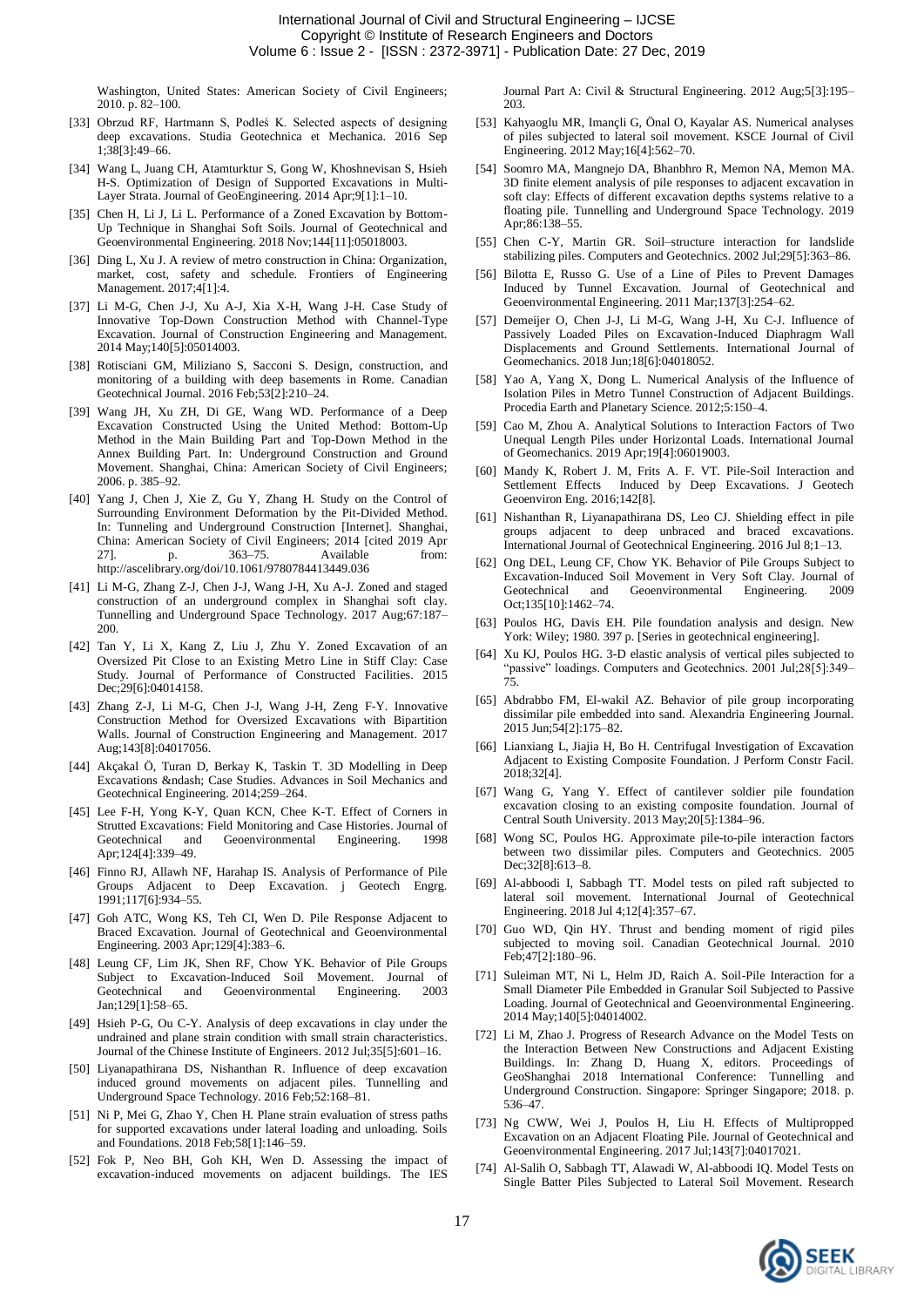Journal of Applied Sciences, Engineering and Technology. 2019 Jan 15;16[1]:24–9.

- [75] Toma Sabbagh T, Al-Salih O, Al-Abboodi I. Experimental investigation of batter pile groups behaviour subjected to lateral soil movement in sand. International Journal of Geotechnical Engineering. 2019 Mar 5;1–12.
- [76] Ambooken A, Madhumathi RK, Ilamparuthi K. Response of Single Pile Due to Deep Excavation and Underground Openings. In: I.V. A, Maji VB, editors. Geotechnical Applications. Singapore: Springer Singapore; 2019. p. 261–9.
- [77] Cheng XS, Zheng G, Diao Y, Huang TM, Deng CH, Nie DQ, et al. Experimental study of the progressive collapse mechanism of excavations retained by cantilever piles. Canadian Geotechnical Journal. 2017 Apr;54[4]:574–87.
- [78] Puzrin AM, Alonso EE, Pinyol NM. Braced excavation collaps: Nicoll Highway, Singapore. In: puzrin AM, editor. Geomechanics of failures. Dordrecht: Springer; 2010.
- [79] Shukla RP. Pile groups subjected to abrupt collapse of retaining structure. Journal of the Croatian Association of Civil Engineers. 2018 Dec: 70[11]: 953-64.
- [80] Ong DEL, Leung CF, Chow YK, Ng TG. Severe Damage of a Pile Group due to Slope Failure. Journal of Geotechnical and Geoenvironmental Engineering. 2015 May;141[5]:04015014.
- [81] Li H, Liu S, Tong L. Evaluation of lateral response of single piles to adjacent excavation using data from cone penetration tests. Canadian Geotechnical Journal. 2019 Feb;56[2]:236–48.
- [82] Li H, Liu S, Tong L, Yang T. The Reaction of CPT to Excavation Unloading and Its Effect on Laterally Loaded Piles. In: Geo-Congress 2019. Philadelphia, Pennsylvania: American Society of Civil Engineers; 2019. p. 10–9.
- [83] Li H, Tong L, Liu S. Effect of excavation unloading on p-y curves for laterally loaded piles. Computers and Geotechnics. 2018 Dec;104:131–9.
- [84] Guo WD, Ghee EH. Behavior of Axially Loaded Pile Groups Subjected to Lateral Soil Movement. In: Foundation Analysis and Design. Shanghai, China: American Society of Civil Engineers; 2006. p. 174–81.
- [85] Chang Yu O. Deep Excavation: Theory and Practice. London: Taylor & Francis; 2006.
- [86] Bai Y, Dai Z, Zhu W. Multiphase Risk-Management Method and Its Application in Tunnel Engineering. Natural Hazards Review. 2014 May;15[2]:140–9.
- [87] Cárdenas IC, Al-Jibouri SSH, Halman JIM, van de Linde W, Kaalberg F. Using Prior Risk-Related Knowledge to Support Risk Management Decisions: Lessons Learnt from a Tunneling Project: Using Prior Risk-Related Knowledge to Support Risk Management Decisions. Risk Analysis. 2014 Oct;34[10]:1923–43.
- [88] Boscardin M, Cording E. Building Response to Excavation Induced Settlement. Journal of Geotechnical Engineering. 1989;115[1]:1–21.
- [89] Hung NK, Phienwej N. Practice and experience in deep excavations in soft soil of Ho Chi Minh City, Vietnam. KSCE Journal of Civil Engineering. 2016 Sep;20[6]:2221–34.
- [90] Tan Y, Wei B, Zhou X, Diao Y. Lessons Learned from Construction of Shanghai Metro Stations: Importance of Quick Excavation, Prompt Propping, Timely Casting, and Segmented Construction. Journal of Performance of Constructed Facilities. 2015 Aug;29[4]:04014096.
- [91] Zeng F-Y, Zhang Z-J, Wang J-H, Li M-G. Observed Performance of Two Adjacent and Concurrently Excavated Deep Foundation Pits in Soft Clay. Journal of Performance of Constructed Facilities. 2018 Aug;32[4]:04018040.
- [92] Chen RP, Li ZC, Chen YM, Ou CY, Hu Q, Rao M. Failure Investigation at a Collapsed Deep Excavation in Very Sensitive Organic Soft Clay. Journal of Performance of Constructed Facilities. 2015 Jun;29[3]:04014078.
- [93] Lu Y, Tan Y. Overview of Typical Excavation Failures in China. In: Geo-Congress 2019. Philadelphia, Pennsylvania: American Society of Civil Engineers; 2019. p. 315–32.
- [94] Dalgic KD, Hendriks MAN, Ilki A. Building response to tunnellingand excavation-induced ground movements: using transfer functions to review the limiting tensile strain method. Structure and Infrastructure Engineering. 2018 Jun 3;14[6]:766–79.
- [95] Tan Y, Lu Y. Forensic Diagnosis of a Leaking Accident during Excavation. Journal of Performance of Constructed Facilities. 2017 Oct;31[5]:04017061.
- [96] Wu Y-X, Lyu H-M, Han J, Shen S-L. Dewatering–Induced Building Settlement around a Deep Excavation in Soft Deposit in Tianjin, China. Journal of Geotechnical and Geoenvironmental Engineering. 2019 May;145[5]:05019003.
- [97] Xu Y-S, Wu H-N, Wang BZ-F, Yang T-L. Dewatering induced subsidence during excavation in a Shanghai soft deposit. Environmental Earth Sciences. 2017 May;76[9].
- [98] Rowson J. Cologne: groundwater extraction method probed [Internet]. New Civil Engineer. 2009. Available from: http://www.nce.co.uk/colognegroundwater-extraction-methodprobed/1995535.article
- [99] Hosny A-RA, Mohamed E-SS. Foundation subsidence due to trenching of diaphragm walls and deep braced excavations in alluvium soils. In: Hamza M, Shahien M, El-Mossallamy Y, editors. Proceedings of the 17th International Conference on Soil Mechanics and Geotechnical Engineering [Volumes 1, 2, 3 and 4]. 2009. p. 1935–1938.
- [100]Korff M. Response of Piled Buildings to the Construction of Deep Excavations [Dissertation]. [United Kingdom]: University of Cambridge; 2013.
- [101] Korff M. Case studies and monitoring of deep excavations. In: Negro A, Cecílio MO, editors. Proceedings of the 9th International Symposium on Geotechnical Aspects of Underground Construction in Soft Ground - TC-204 ISSMGE. Sao Paulo, Brazil; 2017.
- [102]Dikmen I, Birgonul MT, Anac C, Tah JHM, Aouad G. Learning from risks: A tool for post-project risk assessment. Automation in Construction. 2008 Dec;18[1]:42–50.
- [103]Mitchell JK. Geotechnical Surprises—Or Are They?: The 2004 H. Bolton Seed Lecture. Journal of Geotechnical and Geoenvironmental Engineering. 2009 Aug;135[8]:998–1010.
- [104]Kok ST, Huat BBK, Noorzaei J, Jaafar MS, Gue SS. A Case Study of Passive Piles Failure in Open Excavation. DFI Journal - The Journal of the Deep Foundations Institute. 2009 Nov;3[2]:49–56.
- [105]Thorley CBB, Forth RA. Settlement due to Diaphragm Wall Construction in Reclaimed Land in Hong Kong. Journal of Geotechnical and Geoenvironmental Engineering. Jun;128[6]:473–8.
- [106]Rahardjo PP. Different Methods of Excavation for Basement in Jakarta: Design, Reality and Associated Problems. In: Chen R, Zheng G, Ou C, editors. Proceedings of the 2nd International Symposium on Asia Urban GeoEngineering. Singapore: Springer Singapore; 2018. p. 184–203.
- [107]Yim KP, Kwong TS. A Pile Movement Incident in a Reclamation Area in Hong Kong. HKIE Transactions. 1996 Jan;3[3]:35-42.
- [108]D'Appolonia E. Monitored Decisions. Journal of Geotechnical Engineering. 1990 Jan;116[1]:4–34.
- [109]Marr WA. Geotechnical Engineering and Judgment in the Information Age. In: GeoCongress 2006. Atlanta, Georgia, United States: American Society of Civil Engineers; 2006. p. 1–17.
- [110]Whitman R. Evaluating Calculated Risk in Geotechnical Engineering. Journal of Geotechnical Engineering. 1984;110[2]:143–88.
- [111]Calvello M, Finno RJ. Modeling excavations in urban areas: effects of past activities. Rivista Italiana di Geotecnica. 2003;37[4]:9–23.
- [112]Scott P, Eng C, Asce F, Engineering B, Mill C, Bristol L. Advanced Geotechnical Education and Acquiring Good Engineering Judgement through Project Experiences. 2019;14.
- [113]Calvello M. From the Observational Method to "Observational Modelling" of Geotechnical Engineering Boundary Value Problems. In: Geotechnical Safety and Reliability. Denver, Colorado: American Society of Civil Engineers; 2017. p. 101–17.
- [114]Fuentes R, Pillai A, Ferreira P. Lessons learnt from a deep excavation for future application of the observational method. Journal of Rock Mechanics and Geotechnical Engineering. 2018 Jun;10[3]:468–85.
- [115]Marr WA. Active Risk Management in Geotechnical Engineering. In: GeoRisk 2011. Atlanta, Georgia, United States: American Society of Civil Engineers; 2011. p. 894–901.
- [116]Katzenbach R, Bachmann G. Continuous Monitoring of Deep Excavation Pits for Damage Prevention. In: 7th FMGM 2007. Boston, Massachusetts, United States: American Society of Civil Engineers; 2007. p. 1–12.